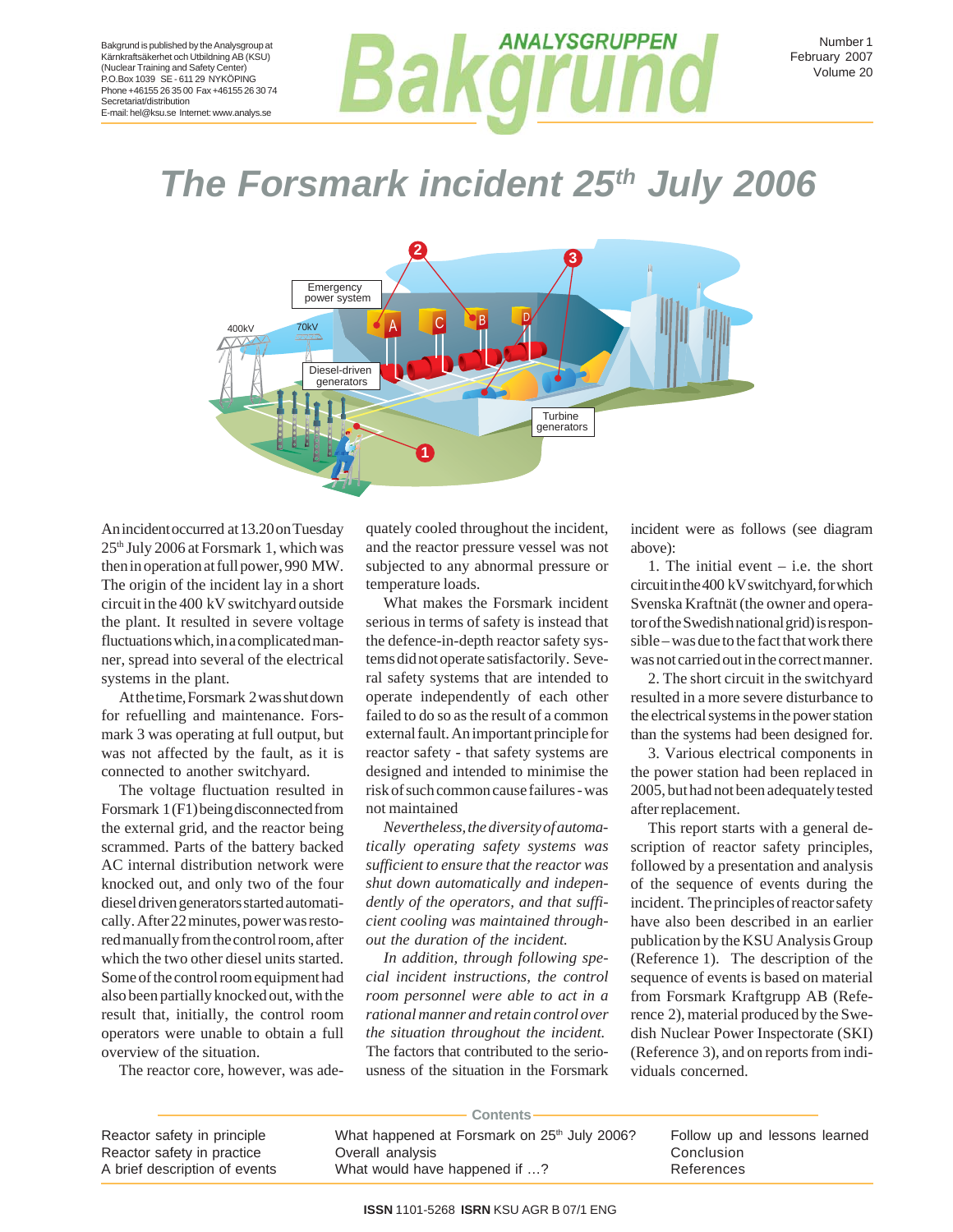# **Reactor safety in principle**

The three most important safety aspects associated with operation of a nuclear power reactor are:

- The chain reaction in the reactor must be controlled and, when necessary, be quickly stopped.

- The heat generated by nuclear fission in the fuel during operation must be cooled,

- The decay heat in the fuel in the core must be cooled for a considerable period of time after a reactor scram.

Further if, despite everything, a core meltdown should occur, the radioactive products must be prevented from reaching the surroundings.

#### **Controlling the chain reaction**

The chain reaction in a reactor that is in operation represents a balance between the quantity of neutrons released as a result of fission of the uranium core material, and the quantity of neutrons absorbed by the core construction material, by the cooling water and by the uranium. When operation is to be stopped, an appropriate material (usually the element, boron) is inserted into the reactor in various ways, absorbing the free neutrons.

In a Boiling Water Reactor (BWR) of the sort at Forsmark, the chain reaction can be stopped in three different ways: - A scram, which means that a large

### **Reactor safety in practice**

**Safety requires 'forgiving' systems** A fundamental condition for the design of safety systems is the understanding and acceptance that technical components and systems *can* operate incorrectly, or fail to operate at all, and that individual persons do not always act rationally.

The technical designs and the administrative systems are therefore structured so that they are forgiving of faults and errors. Important components and systems are designed with substantial safety margins, and are intended to fail safe, which means that any fault that would interfere with operation of the reactor must automatically result in a safe condition, which includes (if necessary) scramming the reactor.

There are extensive administrative quality assurance systems for designers, number of control rods containing boron are inserted into the core from below by a hydraulic system, which has the effect of stopping nuclear fission after a few seconds.

- A slower shutdown procedure, which involves inserting the control rods into the core by electric motors, which takes a few minutes to achieve full insertion. - Large quantities of boron containing water are pumped into the reactor pressure vessel.

In this incident, the first two methods operated essentially without problems. The third method needs to be used in a BWR only on very extreme occasions.

### **Cooling of the fuel**

Fission of the uranium atoms releases energy, raising the temperature of the material and therefore of the surrounding water. This heat is conducted away as steam to the power station turbines. The steam drives the turbine rotor, after which it is cooled with sea water and returned as condensate and feed water to the reactor.

Most of the heat production by the fuel ceases as soon as the chain reaction is stopped, leaving only the decay heat.

### **Decay heat**

It is still necessary to cool the reactor fuel for a considerable period of time after the chain reaction has stopped. This is due to the decay heat effect, which is unique to nuclear power production.

Most of the energy released by nuclear fission is in the form of heat, but a smaller amount is stored in the radioactive fission products. This decay energy is gradually released by radioactive decay, being converted to heat in the fuel.

Decay heat falls rapidly at first, so that after about an hour after a reactor scram, it is only about 1 % of the level when the reactor is in operation.

### **Reactor containment with filtered pressure relief**

The pressure tight reactor containment constitutes a first important protection against the release of radioactivity in the (unlikely) event of a core meltdown. It was the containment that provided efficient protection for the Harrisburg Three Mile Island accident, and which was absent from the Chernobyl reactor.

In addition, for the last 15 years, the Swedish reactor containments have been fitted with filtered pressure relief systems.

These systems retain at least 99.9 % of radioisotopes released from the core, preventing them from escaping to contaminate surrounding areas, and instead containing them within the reactor containment (Reference 4).

manufacturers, installation contractors and operating personnel, including the requirement that the safety review of all impo-tant alterations to the plant must be duplicated.

### **The 30 minute rule**

Important safety functions are automated in order to reduce the risk of human errors. The Swedish nuclear power stations have therefore been designed in accordance with what is known as the 30 minute rule, which means that any actions or responses required within 30 minutes of an incident must be carried out automatically. The operator *can* act, but does not need to do so. The purpose of this rule is to relieve the operators from the pressure of having to act before they have had time to obtain an overall view of the incident.

Power supplies to important pumps, valves, control equipment and to the control room must be maintained at all times.

There are therefore a whole range of sources providing power to important equipment:

**·** From the external 400 kV grid

**·** From the external 70 kV regional distribution system

**·** From the power station's own production, known as house-load operation **·** From several independent electrical distribution systems, backed up by diesel driven generators which start automatically in the event of loss of power.

**In addition**, there are distribution systems backed up by batteries, intended to ensure no break supply of AC power to important safety functions.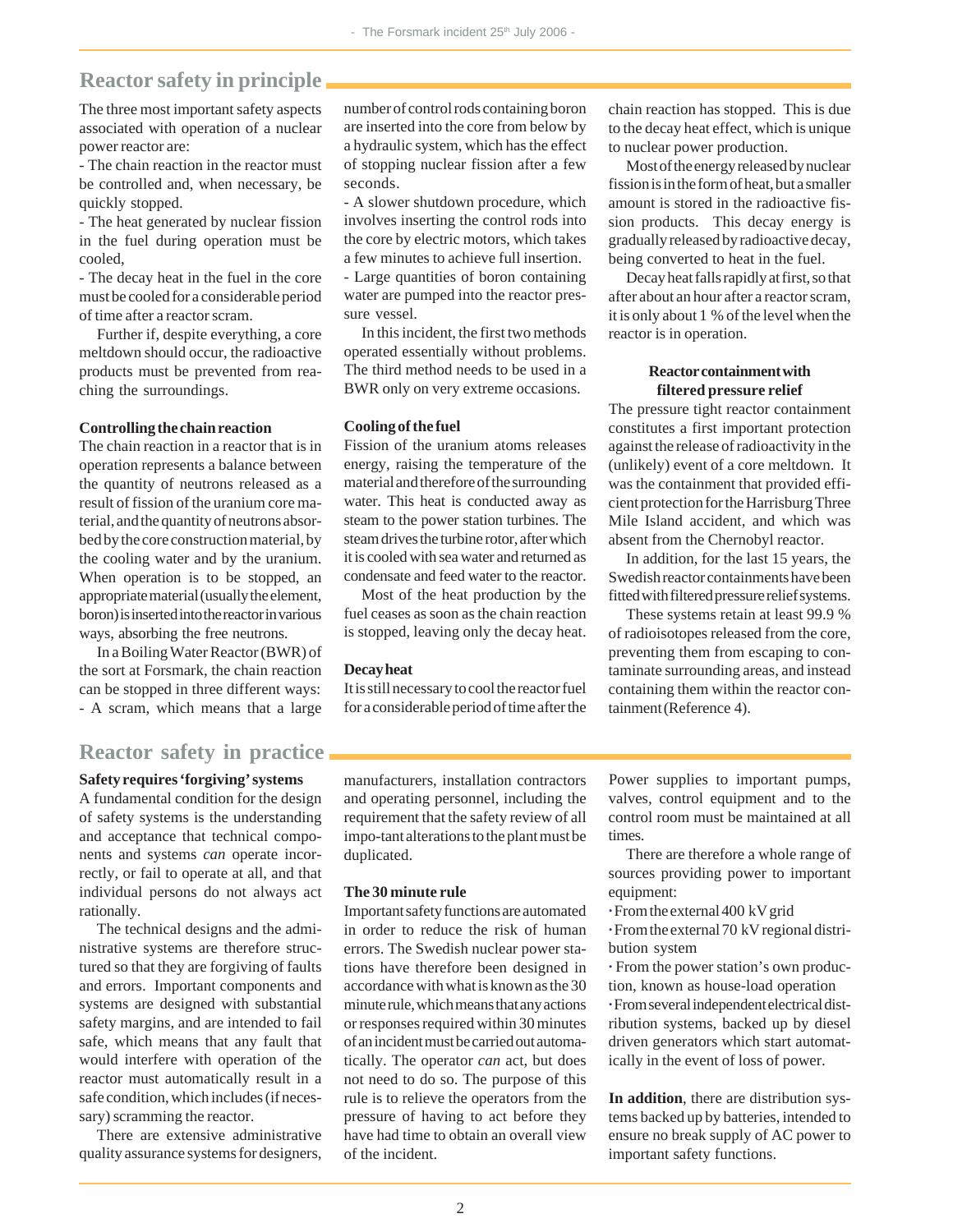Effective in depth safety thus requires electric power to be available via several *different* types of systems, i.e. diversity. Further, the power shall come from several parallel, independent sources, i.e. redundancy.

An example of this in the Forsmark power stations is that there are four parallel diesel driven electrical generators, supplying power to separate systems, and that it is sufficient, when dealing with any type of disturbance, for two of them

to be in operation in order to supply the plant with the necessary power.

In the rest of this report, the four parallel electric power supply systems are referred to as subs A, B, C and D.

### **Event list in brief**

*To the unfamiliar reader:* The following text is taken from Reference 2, with only light linguistic editing. This means that some of the details may be difficult for those unfamiliar with the systems to appreciate.

The intention of the text is not to provide a wealth of detailed knowledge, but rather to give a feeling of how the sequence of events was experienced in the control room.

**Time: 13:20:20** A disconnector in the for two seconds, resulting (among other 400 kV switchyard opens, creating an arc effects) in Channel B of the emergency and a two phase short circuit.

in Forsmark 1 trip on undervoltage, i.e. tically resulted in a complete reactor disconnecting the station from the 400 kV scram. grid.

**+ 0 sec** Reactor output is reduced by a trips on low power (less than 5 MW). the condenser.

subs) trip on overvoltage.

shift manager in the control room.

**+ 5 sec** One turbine tripped (emergency **+ 40 sec** The shift manager calls for the battery backed AC network (Sub A) shift. due to low voltage. The instrumentation  $+43$  sec The second generator circuit chains supplied by the Sub A 220 V breaker trips on low power. network were without power for two **+ 43 sec** Changeover to 70 kV supply via seconds, resulting (among other effects) subs B and D due to undervoltage in the in Channel A of the emergency stop chain 6 kV system. tripping.

without power.

**+ 24 sec** Diesel start and connection in Sub C. Connection of Sub A fails. **+ 33 sec** Emergency stop of the second training of similar situations. turbine due to high pressure in the turbine  $+5$  min The shift manager starts syscondenser.

The instrumentation chains supplied by vessel is noted. the sub B network were without power  $+ 8$  min Still no indication that all the stable?"

**+ 0 sec** Both generator circuit breakers B channels had now tripped, this automastop chain tripping. As both the A and

**+ 36 sec** One generator circuit breaker

partial scram. Changeover to house-**+ 36 sec** Changeover to 70 kV supply to load operation and dumping of steam to subs A and C due to low voltage in the 6 kV switchyard.

**+ 2 sec** Rectifiers in the UPS systems (A **+ 37 sec** The normal supply circuit and B subs) trip on a control fault, and the breakers to the 500 V diesel backed distinverters in the same systems (A and B ribution systems open in sub B and sub D **+ 2 sec** First Incident Response Checks more than three seconds on the 500 V in accordance with the Emergency Opera-busbars. Diesel start and connection to ting Procedures (EOP) initiated by the Sub D successful. Connection of diesel due to low frequency, less than 47 Hz for generator to Sub B fails.

stop) due to low governing oil pressure. additional resources from the plant spe-**+ 18 sec** Changeover to direct supply of cialists and from the incoming afternoon

**+ 24 sec** The normal supply circuit-with the Emergency Operating Procebreakers to the 500 V diesel backed dist-dures are carried out by the operators. ribution systems open in Sub A and Using signals from the neutron detectors Sub C due to low frequency on the 500 V in the core, reactor output power is found busbars. Instrumentation chains suppli-to be as expected. However, there is no ed from the Sub A network are again indication of full insertion of the control **+ 45 sec** The first checks in accordance rods powered from Subs A and B.

> This situation is regarded as stressful, but is recognised from simulator

**+ 35 sec** Changeover to direct supply of Emergency Operating Procedures. Falthe Sub A network due to low voltage. ling water level in the reactor pressure tematic checks in accordance with the

scram control rods are inserted into the core. However, checking the readings from the neutron detectors clearly shows that the reactor is fully shut down. It is therefore considered that all control rods are actually inserted into the core.

**+ 14 min** Two out of four auxiliary feed water system circuits are noted as being in operation and providing sufficient cooling water flow to the reactor.

**+ 15 min** Falling water level in the reactor pressure vessel results in checking that at least two circuits in the emergency core cooling system are in operation.

**+ 20 min** First review in accordance with the Emergency Operating Procedures is completed. The shift manager calls the other operators to a quick meeting.

**+ 22 min** Manual restoration of power to the diesel backed 500 V Sub A busbar. **+ 22 min** Manual restoration of power to

the diesel backed 500 V Sub B busbar.

**+ 23 min** Indication that all control rods are inserted is obtained. Hot Shut Down Reactor status is verified.

**+ 24 min** The shift manager starts the Emergency Operating Procedures review again, as conditions have now changed, in that the diesel backed Subs A and B busbars are now energised.

**+ 26 min** Drive nuts of all the control rods are noted as being in the inserted position.

**+ 27 min** The water level in the reactor pressure vessel is noted as exceeding 3.1 m.

**+ 30 min** The water level in the reactor pressure vessel is noted as exceeding 4.7 m.

**+ 45 min** Second Emergency Operating Procedures review completed. The shift manager answers "Yes" to the Procedures' question "Is the reactor safely sub critical, and is operational condition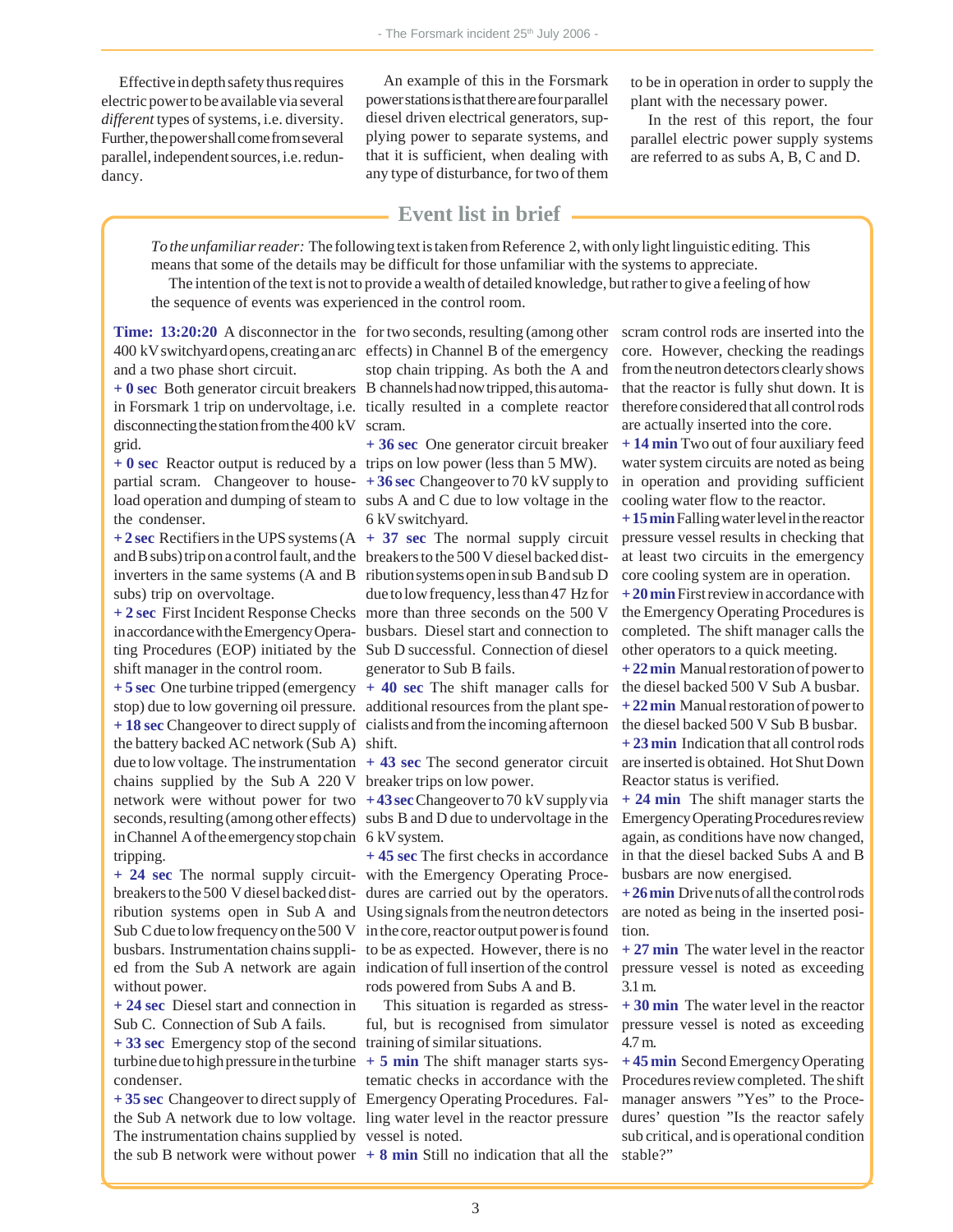# What happened at Forsmark on 25<sup>th</sup> July 2006?

An incorrect switching operation in connection with work being carried out in the 400 kV switchyard belonging to Svenska Kraftnät outside the Forsmark nuclear power station resulted in a disconnector opening, causing an arc across the disconnector and a two phase short circuit on the 400 kV network, with resulting voltage drop.

The short circuit resulted in the two turbine generator units in Forsmark 1 being automatically disconnected from the grid, which in turn led to a brief, but substantial, overvoltage on the power station's internal electrical network.

The reactor output power was then automatically reduced to 25 % as the result of a reduction in the water inflow rate to the reactor, and because some of the control rods had been inserted. The plant therefore changed to house-load operational status, i.e. generating electricity only for the power station's own needs.

**The powerful voltage** variations fed through the transformers which supply the local power systems and some of the safety systems in the plant.

Each of the four subs contains an Uninterruptable Power Supply (UPS) system, as shown below. These are systems which, using batteries, en-sure a no break supply of alternating current to important safety systems.

For the UPS systems in two subs, A and B, the overvoltage resulted in failure of the units and loss of the 220 V supply. Subs C and D withstood the voltage variations and continued to operate, which meant that equipment supplied from them operated as intended.

The various integral component protection systems in the rectifiers and inverters caused two of the four UPS systems to be knocked out.

In the event of disturbances, start commands are issued automatically to the four diesel driven generators (one in each sub) that supply standby power to the power station. All the diesel generators started automatically. However, as connection of their electrical outputs to the subs is dependent on the availability of power from the no break AC system in the respective sub, two of the generators failed to connect. The two other diesel generators, in subs C and D, supplied power to the internal network throughout the entire incident.

The AC network also supplies the equipment that measures the water level and pressure in the reactor pressure vessel. This, too, is divided up into four subs. As two of the four instrumentation systems were not working, this resulted (as intended) in an automatic scram of the reactor.

Much of the instrumentation, recording and supervisory facilities in the control room were also lost, as they are supplied from subs A and B in the no break 220 V AC system.

The condensate and feed water pumps, which supply the reactor pressure vessel with water during normal operation, stopped at the same time with the reactor. The reactor was then initially cooled by dumping steam from the reactor pressure vessel to the condensation pool in the reactor enclosure, and by pumping in water via the two auxiliary feed water pumps supplied from subs C and D. This reduced the reactor pressure from 70 bar to 6 bar within 30 minutes, and the water level in the reactor pressure vessel fell to a lowest level of 1.9 m above the top of the core.

In the event of a reactor scram, all the control rods must be inserted into the core. Indication is provided in the control room when they are fully inserted, but in this case the loss of power on subs A and B meant that there was no indication for half of the control rods.

The signals indicating the control rod positions come from the electrically driven screws that insert the control rods as a backup for the fast acting hydraulic insertion. However, the neutron flux values persuaded the control room personnel that the reactor was properly shut down. The scram had operated correctly for all the control rods.

After 22 minutes, the control room manually connected the sub A and B diesel generators to their busbars, with the result that:

**·** Supervisory facilities in the control room were restored.

**·** Motor powered insertion of the control rods was completed in subs A and B, accompanied by indication that all the rods were inserted.

**·** Greater capacity was available for pumping water into the reactor pressure vessel, so that the normal water level was quickly restored.

After extensive checks, the control room personnel were able – 45 minutes from the initial event – to enter a brief record in the logbook that "The reactor is safely sub critical and operational status is stable".

#### **Uninterruptable Power Supply (UPS)**

The UPS systems are intended to supply the low voltage AC systems with battery backed no break power during and after a fault, for a period of at least two hours. During normal operation, the batteries in each UPS are float charged from the normal AC system via rectifiers. In the event of loss of power supply, the batteries supply the safety equipment powered from the system with low voltage AC via inverters. Both the rectifiers and the inverters incorporate various internal component protection features.



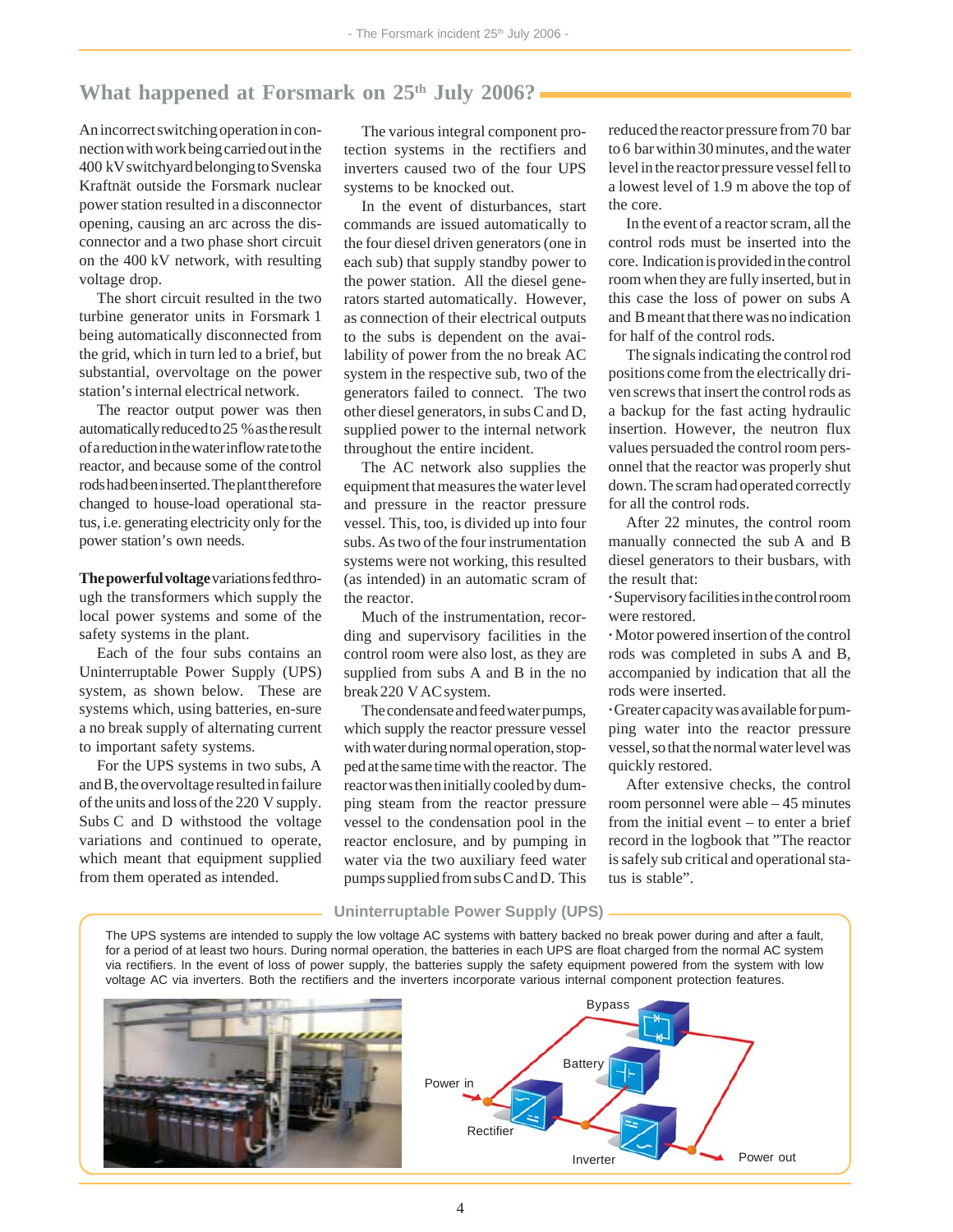### **General analysis**

### **The switchyard**

In relation with maintenance activities in the 400 kV switchyard, Svenska Kraftnät (owner and operator of the switchyard), misjudged the need to interlock an earth fault protection. This resulted, during subsequent actions, in a short circuit not being timely isolated by the common bus bar protection.

Had the interlock been in place, the common bus bar protection would have isolated the short-circuit after 0.1 sec. This would have resulted in a significantly milder electrical disturbance without consequences on the emergency diesel generator backed-up bus.

### **Operation of the generator circuit breakers**

The underfrequency protection of both turbine generators operated incorrectly. When the connection with the switchyard was interrupted, and the turbine emergency stop was triggeered, the underfrequency protection circuits of the generators should have tripped the circuit breakers when the frequency had fallen below a certain level.

New underfrequency generator protection systems had been installed in 2005. The older systems were independent of the phase sequence in the three phase grid, but the new systems are dependent on correct phase sequence.

Failure to realise this meant that tes-

ting of the systems after installation was inadequate, and did not detect the incorrect phase sequence.

If the underfrequency protection system had operated correctly, it would have meant that the diesel backed busbars would have been automatically energised.

### **UPS**

The battery backed no break AC system is intended to supply equipment that is essential for safe shutdown of the reactor. However, in fact, this incident resulted in a loss of power from the UPS system on subs A and B.

The UPS systems were installed at Forsmark 1 and 2 over ten years ago, with trip and protection settings for the systems and components as recommended by the supplier. They replaced equipment based on mechanical technology, which was more resistant to electrical disturbances.

Tests that were carried out after the incident by the supplier of the UPS systems showed that the overvoltage protection operated as expected with voltage variations in the range 85-110 % of nominal value.

However, the voltage variation that actually occurred was much greater, and so it was to be expected that the UPS systems could not deal with it.

The fact that the UPS units in subs A and B were knocked out, while those in subs C and D were not, is probably due

to small differences in the electrical circuits in the four subs, which could have resulted in the voltage fluctuations on subs C and D being less than those on subs A and B.

#### **The diesel generators**

All four diesel generator units started automatically, but the two supplying power to subs A and B failed to connect to their respective 500 V busbars as, to do this, they required auxiliary power from the no break AC systems.

This shows not only how vital the no break systems are for plant safety, but also that there were functional relationships between the distribution systems which meant that they could be knocked out by a common cause failure.

### **The control room**

The shift team dealt with the incident in accordance with procedures that they had trained in the simulator, dealing with situations similar to that which actually occurred. This included the use of special instructions in the form of First Checks and Emergency Operating Procedures, which were applied correctly.

Despite a confusing signal situation, and loss of video screens, the control room staff carried out their work in accordance with their instructions in a particularly effective manner.

## **What would have happened if…?**

The Forsmark Power Group and the Swedish Nuclear Power Inspectorate jointly present the following assessment.

**·** If more than two UPS systems and the associated diesel generator units had not worked, there would still have been a good margin against boil dry of the core and damage to the fuel.

**·** If three subs, rather than two, had been knocked out, the control room staff would have manually initiated forced blowdown of steam from the reactor to the reactor containment condensation pool.

It would have been possible manually to energise the three diesel backed busbars within about 20 minutes, using power from the normal station distribution system.

**·** If all four subs had been knocked out, it would have been possible to energise the diesel backed power systems manually from the normal power system, with sufficient time to ensure good margins against core damage.

**·** If none of the diesel generator units had been brought on line, and if additionally the 70 kV grid had been without power, it would have been essential for the operators to act to obtain a power supply within 40-60 minutes through manual action. A limited amount of damage could then have occurred to the fuel.

**·** If all four subs had been without power, *and* the operators had been unable to start correcting the situation within eight hours, it is very probable that serious

damage to the core – a core meltdown – would have occurred. In this case, the various systems intended to limit the effects, in the form of the reactor containment's filtered pressure relief, would have come into play without requiring operator action. These systems would have prevented serious releases of radioactive substances to the surroundings.

This is a situation which, in terms of effects on the surrounding area, can be compared with the reactor accident at Harrisburg in 1979. In spite of a reactor core melt down the releases of radioactive substances to the surroundings were small and negligible from a health point of view.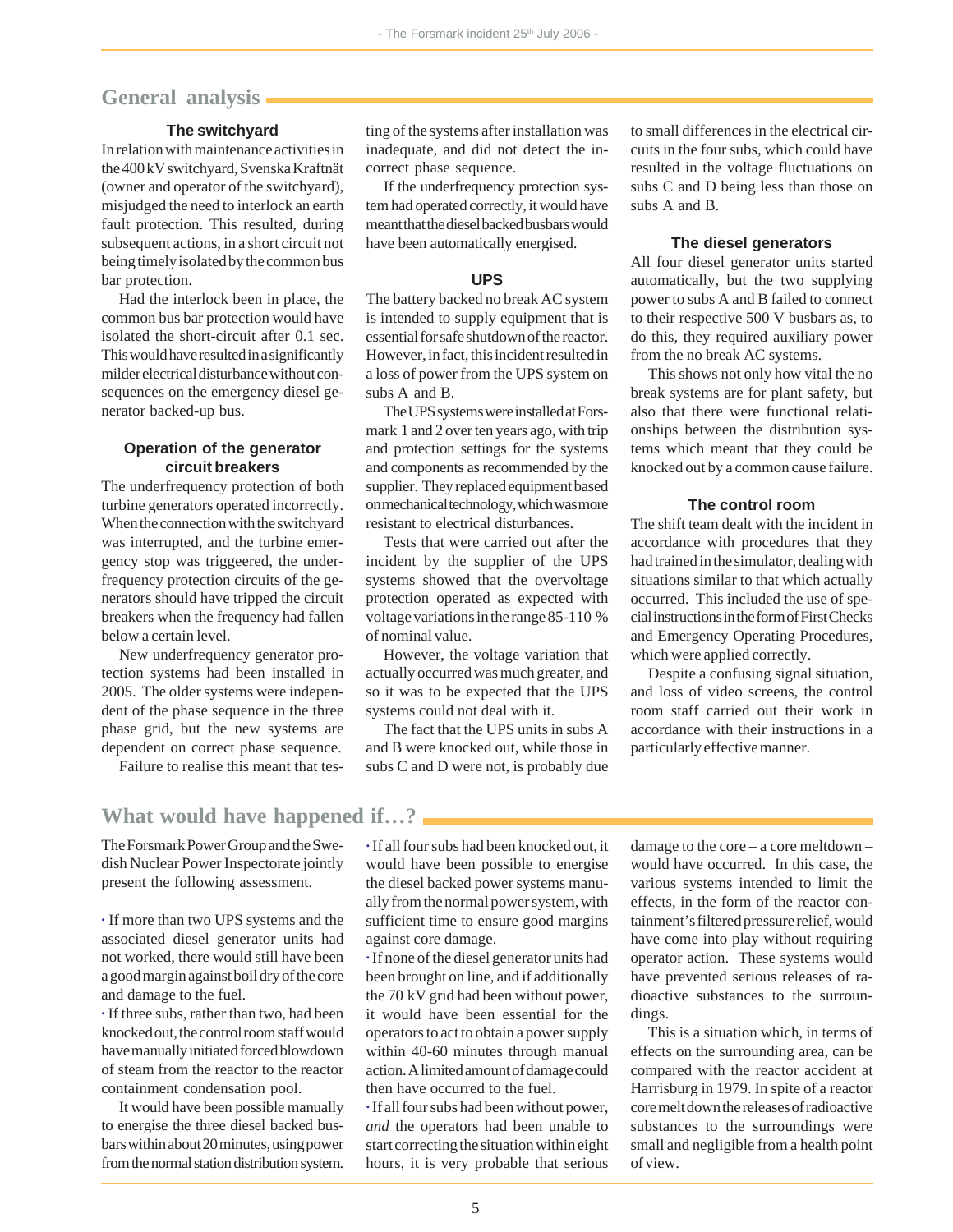### **Follow up and lessons learned**

### The power companies and the Nuclear Power Inspectorate

Immediately after the incident, Forsmark Power Group AB (FKA) started an in depth analysis of the incident. The results of the analysis, together with proposed actions, were presented to Nuclear Power Inspectorate (SKI) on  $20<sup>th</sup>$  August.

SKI also started an investigation of its own, while work started at Oskarshamn and Ringhals on investigation of whether weaknesses similar to those found in Forsmark 1 were present.

SKI decided that Forsmark 2 and Oskarshamn 1 and 2 should not be allowed to start until investigations had been carried out and reported, and any necessary work carried out, as these plants contained partially similar equipment.

 However, it was felt that Forsmark 3, Oskarshamn 3 and the four Ringhals blocks could be kept in operation without alterations.

OKG decided to carry out a larger modification of the Oskarshamn 1 emergency power supply system and the unit restarted in January 2007.

### **On 14th September, SKI decided** to per-

mit Oskarshamn 2 to restart, with similar permission for restarting Forsmark 1 and 2 on 28th September. However, this permission does also include a requirement for more long term analyses and work at the four plants.

In particular, all possible major disturbances on the external grid, and the possibility of such disturbances spreading into the plants' electrical systems, must be investigated in detail.

### Shortcomings in the defence in depth concept

In its safety regulations for nuclear facilities (Reference A), SKI specifies how shortcomings in barriers and/or in the defence-in-depth concept are to be dealt with and reported. It specifies three categories of shortcomings:

**·** *Category 1* shortcomings are serious detected or recognised shortcomings in one or more barriers, or in the defencein-depth concept, together with justified suspicions that safety is seriously threatened.

**·** *Category 2* shortcomings are less serious shortcomings in a barrier or in the defence-in-depth concept than those regarded as being Category 1, together with justified suspicions that safety is seriously threatened.

**·** *Category 3* shortcomings are of temporary type in the defence-in-depth concept.

In the event of occurrence of a Category 1 situation, the plant shall immediately be brought to a safe state.

Before it may be restarted without special restrictions, the investigations that have been carried out, together with any resulting work, shall have been assessed for safety, reviewed and approved by SKI.

The Forsmark incident was a Category 1 event.

### Long-term follow-up and consequences

During the autumn of 2006, Forsmark carried out a critical review of the progress of the company's safety culture. It was concluded that there had been a gradual deterioration over the last few years. The company management has therefore started an extensive investigation with the aim of improving internal conditions. A comprehensive programme will be presented in the spring of 2007.

 The incident resulted in the reactor being automatically shut down. When the situation had stabilised it was decided to keep the reactor at hot shut down, which is a normal procedure after a scram. The cooling down of the reactor systems to cold shutdown started about 24 hours after the incident. However, SKI regulations require that cooling down of the reactor shall start without delay following a Category 1 event (see above).

After an in-depth analysis SKI has decided that, by delaying cooling of the reactor systems, the plant operational management may not have acted in line with the fundamental requirements of the SKI regulations and the Nuclear Safety Act.

At the end of January 2007, SKI therefore passed the case to the Public Prosecutor's Office in Uppsala for a decision as to whether an offence against the Nuclear Safety Act was committed, and if the company should be prosecuted.

#### International

Detailed analyses of the Forsmark incident have been presented to international nuclear power organisations as IAEA, International Atomic Energy Agency, and WANO, the World Association of Nuclear Operators (Reference B).

Through them, power stations and safety authorities throughout the world can be reached with a detailed presentation of the results and experience from the Forsmark incident. For many of them, this information will result in in depth analyses and possible modifications to their reactors' safety systems.

IAEA has previously drawn up what is known as the INES scale, on which reactor incidents are classified from a safety point of view (Reference 5).

The scale runs from zero for a minor non compliance to 7 for a major accident. The lower levels (1-3) are referred to as events or incidents, and the upper levels (4-7) as accidents.

According to SKI, the Forsmark event is a Level 2 event. For comparison, the Chernobyl catastrophe was a Level 7 accident, and the core meltdown in Harrisburg was a Level 5 accident.

Since the use of the INES scale started in 1991 there have been 29 INES-1 events and six INES-2 events reported from the nuclear power programme in Sweden.

### **Conclusions**

The Forsmark incident did not involve any damage to the fuel or reactor pressure vessel, nor to any other important components or equipment. What was serious was that the reactor's defence-in-depth arrangements did not operate entirely as intended.

An important principle in the structure

of the defence-in-depth concept – namely, that no single individual malfunction can affect several different safety systems – was not maintained.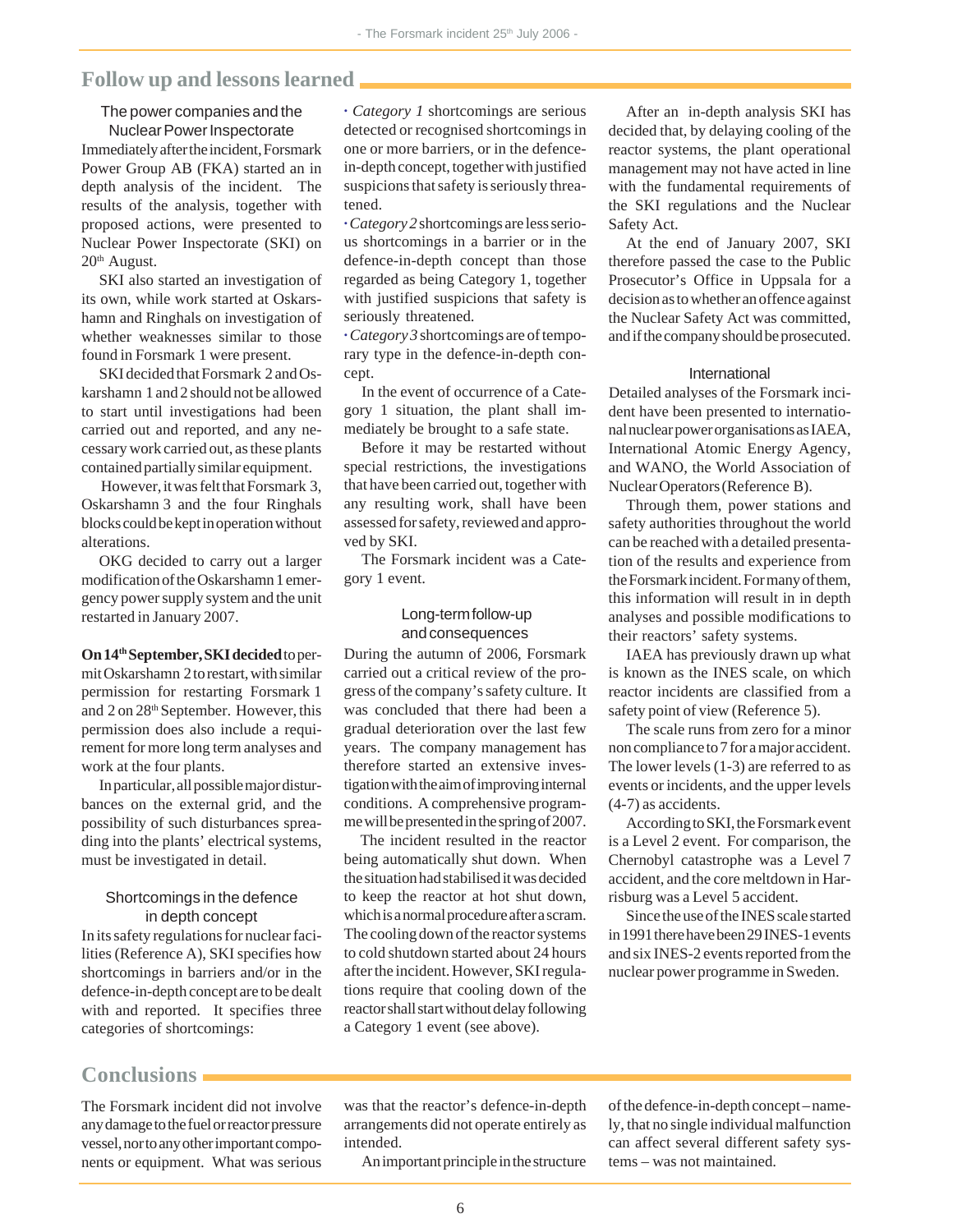The reasons for the incident having such extensive consequences on the station's electrical and safety systems are to be found in two errors:

**·** *One* was that the changeover work in the switchyard was not carried out correctly, *and*

**·** *the other* was that the designers in their safety analysis did not assumed that internal voltage peaks could be as high as in this case because of a shortage in the external network.

Nevertheless, despite these errors, the reactor was safely shut down with a good margin, due to the fact that other parts of the defence-in-depth arrangements operated as intended.

#### Simulator training

In addition, the response of the personnel in Forsmark's control room showed that simulator training, together with the special instructions on actions in the event of a fault or incident, ensure that the operators work rationally even in a stressed situation. All control room personnel undergo basic training on full scale power station simulators, and then receive continuation training at least twice a year.

The simulator control rooms enable realistic exercises of very extensive fault situations to be carried out.

The Forsmark incident demonstrates the real value of training nuclear power control room operators in power station simulators. It has now been programmed into the Swedish simulators, and probably also into a number of simulators in other countries.

Loss of electricity production The eleven nuclear power units supply in Sweden almost half of the country's electricity. The Forsmark incident on 25<sup>th</sup> July resulted in four reactors, with a total output power of about 3000 MW, being shut down for about two months.

One of them, Oskarshamn 1, with an output of about 500 MW, was shut down for over six months as a result of the

incident. The four reactors together produce about one third of Sweden's nuclear power, and over 15 % of its electricity.

The weather during August and September 2006 in Sweden was warm, and the demand for electricity was low. If the incident had occurred during a cold winter, two months' shutdown of four reactors would have resulted in a need for increased imports of electricity.

It would probably not have been possible to import as much as would have been required, and so there would probably have been power shortages on the Swedish electricity system.

### Author's thanks

*Yngve Flodin*, Vattenfall Power Consultant AB, has contributed suggestions to, and constructive criticism of, this report.

> *Carl Erik Wikdahl* carl-erik@wikdahl.se Illustrations: *Lasse Widlund*

### **References**

Some reports about the Forsmark incident have been published in English by the Forsmark Nuclear Power Plant and by the Swedish Nuclear Inspectorate (Statens Kärnkraftinspektion, SKI). They can be found on the pages in English of the two home pages: www.vattenfall.se/forsmark and www.ski.se

**A.** The Swedish Nuclear Power Inspectorate`s Regulations concerning Safety in Nuclear Facilities, SKIFS 2004:1. The report can be downloaded from www.ski.se

**B.** The convention of Nuclear Safety. Background Report No 4, December 2006, Written by Lars Högberg and published by the Analysis Group of KSU. The report can be downloaded from www.analys.se

#### The following reports and Backgrounders are available only in Swedish.

1. "Är kärnkraften säker?" Bakgrund (Nummer 1, maj 2004) skriven av Carl-Erik Wikdahl och utgiven av Analysgruppen vid KSU. Rapporten finns på www.analys.se

2. "Forsmark 1 – Störningsanalys – Bortfall 400 kV samt utebliven dieselstart i A- och B-sub". Revision 6 daterad 2006-10-13. Rapporten finns tillgänglig på Forsmarks hemsida www.vattenfall.se/forsmark/nyhetsarkiv/Senaste Nytt/ 2006 -08-23

3. "Granskning av FKA:s ansökan om återstart av Forsmark 1 och 2 med anledning av händelsen på Forsmark 1 den 25 juli 2006". SKI 2006/799 daterad 2006-09-14. Rapporten finns på SKIs hemsida www.ski.se. Klicka först på "Publicerat" och därefter på "20060914 Beslut/Föreläggande"

4. "Säkerhetsfiltret. Ny teknik ökar svensk kärnkraftsäkerhet". Bakgrund (Nummer 9, november 1988). skriven av Evelyn Sokolowski och utgiven av Analysgruppen vid KSU. Rapporten kan beställas från www.analys.se

5. "INES-skalan och dess fallgropar". Kärnkraftfakta (Nr 15, 1998) skriven av Per-Åke Bliselius och utgiven av Analysgruppen vid KSU. Rapporten finns på www.analys.se